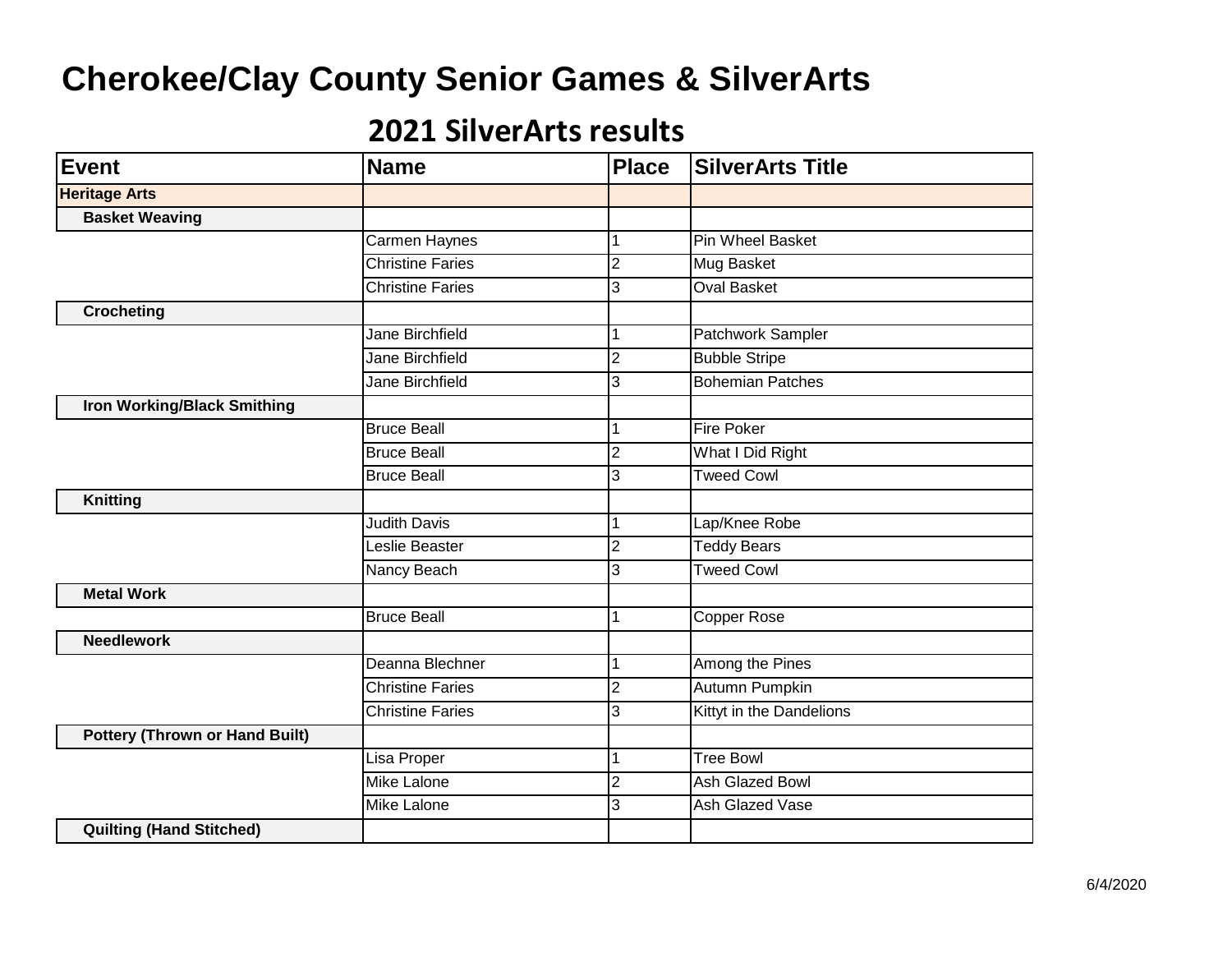| <b>Event</b>                       | <b>Name</b>             | <b>Place</b>   | <b>SilverArts Title</b>    |
|------------------------------------|-------------------------|----------------|----------------------------|
|                                    | <b>Christine Faries</b> |                | Winter at the Cabin        |
| <b>Quilting (Machine Stitched)</b> |                         |                |                            |
|                                    | Cynthia Gonzales        |                | <b>Travelling Salesman</b> |
|                                    | Cynthia Gonzales        | $\overline{2}$ | Left of Center             |
|                                    | Leslie Beaster          | 3              | Quilt for a Cure           |
| <b>Stained Glass</b>               |                         |                |                            |
|                                    | John Allsopp            |                | The Mercury                |
|                                    | <b>Steve Riedel</b>     | $\overline{2}$ | Kinetics                   |
|                                    | <b>Steve Riedel</b>     | 3              | <b>Electric Blue</b>       |
|                                    |                         |                |                            |
| Weaving                            |                         |                |                            |
|                                    | Linda Thompson          |                | <b>Mobius</b>              |
|                                    | Linda Thompson          | $\overline{c}$ | <b>Table Runner</b>        |
| Woodcarving                        |                         |                |                            |
|                                    | <b>Terence Faries</b>   |                | Under his nose!            |
|                                    | Terence Faries          | $\overline{2}$ | Lift off!                  |
|                                    | <b>Terence Faries</b>   | 3              | Dreamer                    |
| Woodturning                        |                         |                |                            |
|                                    | Mary Walsh              | 1              | 9" Bowl                    |
| Woodworking                        |                         |                |                            |
|                                    | Jim Bent                | 1              | End Table Top              |
|                                    | Robert Dolven           | 2              | Rakes                      |
|                                    | <b>Sharol Caley</b>     | 3              | Mariah                     |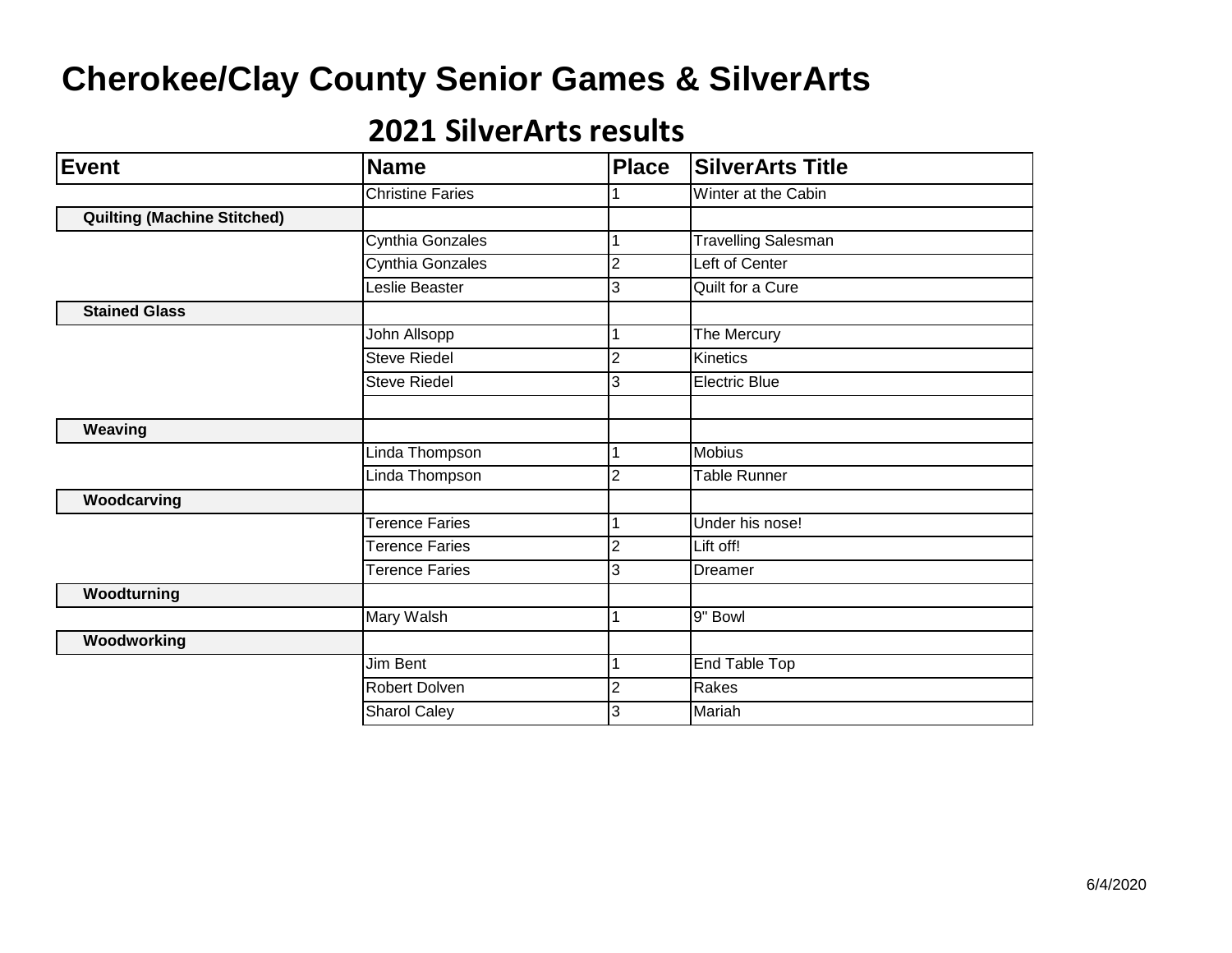| Event                   | <b>Name</b>          | <b>Place</b> | <b>SilverArts Title</b>                    |
|-------------------------|----------------------|--------------|--------------------------------------------|
| <b>Literary Arts</b>    |                      |              |                                            |
| <b>Life Experiences</b> |                      |              |                                            |
|                         | <b>Dwight Moss</b>   |              | Mariage of Pain and Love                   |
| Poem                    |                      |              |                                            |
|                         | Lorraine Bennett     |              | Our Song                                   |
|                         | Raven Chiong         |              | Spring Re-Opening at the J.C.Campbell Folk |
|                         | <b>Rick Alringer</b> |              | The Power is Yours                         |
| <b>Short Story</b>      |                      |              |                                            |
|                         | Lorraine Bennett     |              | <b>Audacity and Nerve</b>                  |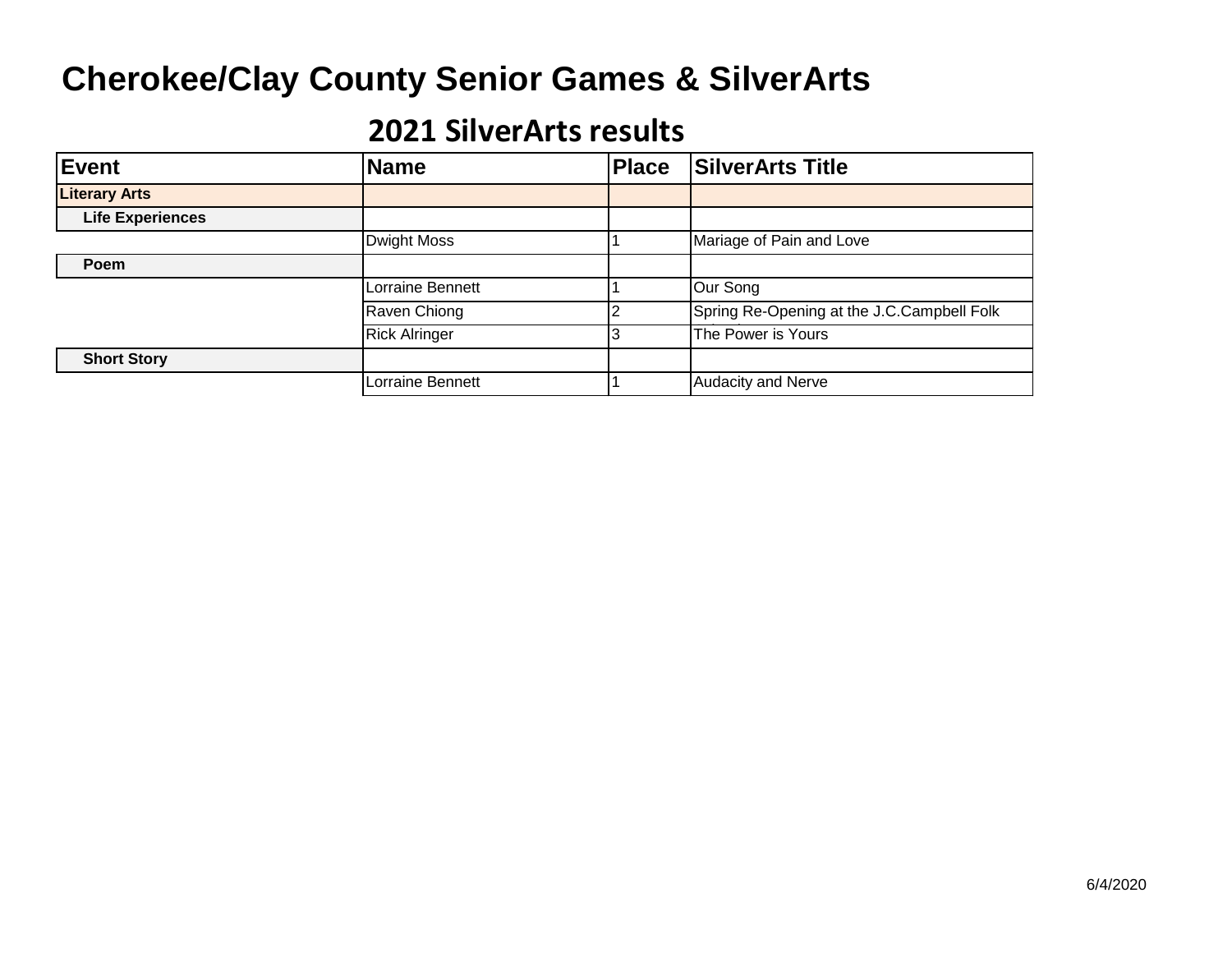| <b>Event</b>                               | <b>Name</b>             | <b>Place</b> | <b>SilverArts Title</b> |
|--------------------------------------------|-------------------------|--------------|-------------------------|
| <b>Local SilverArts</b>                    |                         |              |                         |
| <b>Digital Art</b>                         |                         |              |                         |
|                                            | <b>Tim Ford</b>         |              | High Noon               |
| <b>Gourds</b>                              |                         |              |                         |
|                                            | <b>Christine Faires</b> |              | <b>Gourd Birdhouse</b>  |
| <b>Quilting (Machine Stitched, Collab)</b> |                         |              |                         |
|                                            | Patricia Singer         |              | <b>French Rose</b>      |
|                                            | Deanna Blechner         | າ            | Bears in the woods      |
|                                            | Patricia Singer         | 3            | Daisy                   |
| Rugs(Hooked, woven or Braided)             |                         |              |                         |
|                                            | Cora Edwards            |              | <b>Birds</b>            |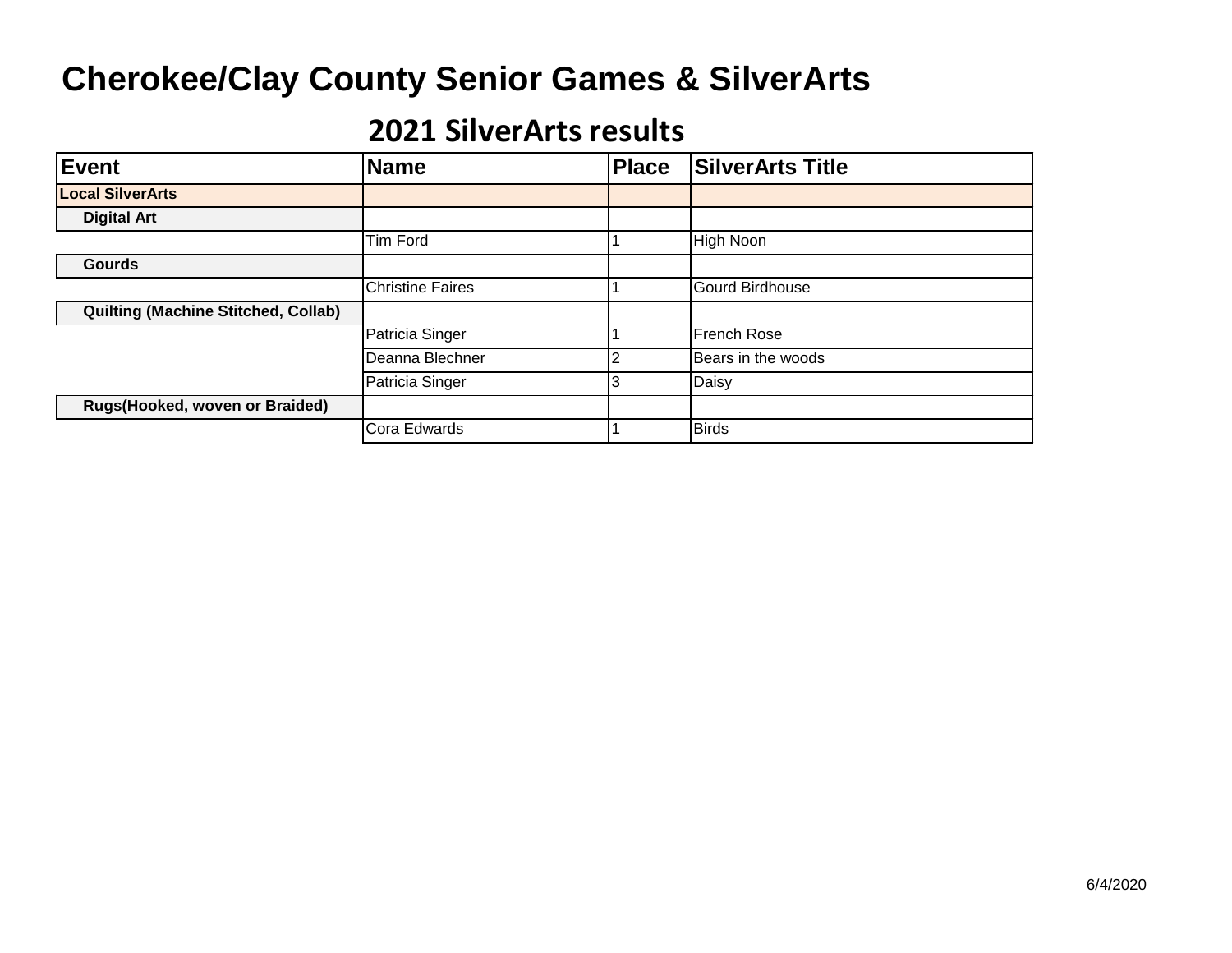| Event                           | <b>Name</b>                | <b>Place</b> | <b>SilverArts Title</b>              |
|---------------------------------|----------------------------|--------------|--------------------------------------|
| <b>Performing Arts</b>          |                            |              |                                      |
| <b>Instrumental Small Group</b> |                            |              |                                      |
|                                 | Nancy Beach & Amanda Burts |              | Jaime Allen/The March of St. Timothy |
| <b>Instrumental Solo</b>        |                            |              |                                      |
|                                 | Gayle Larson               |              | The Flop Eared Mule                  |
| <b>Dance Solo</b>               |                            |              |                                      |
|                                 | Jim Bent                   |              | Tapping My Way to Heaven             |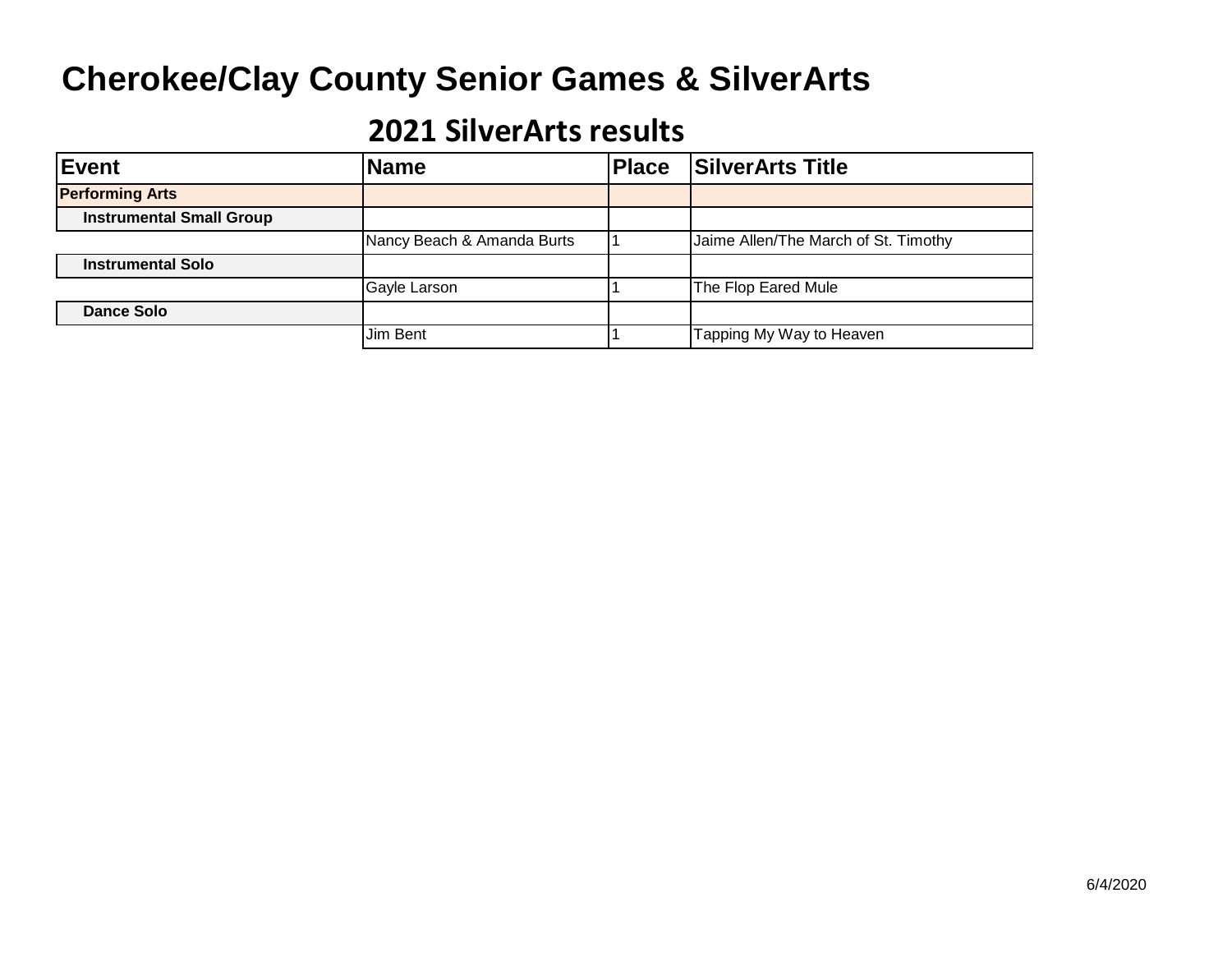| <b>Event</b>               | <b>Name</b>         | <b>Place</b>   | <b>SilverArts Title</b>     |
|----------------------------|---------------------|----------------|-----------------------------|
| <b>Visual Arts</b>         |                     |                |                             |
| <b>Acrylics</b>            |                     |                |                             |
|                            | Tamara Pearson      |                | <b>Coneflower Dance</b>     |
|                            | <b>Tim Ford</b>     | 2              | <b>Night Tree</b>           |
|                            | Rosa May            | 3              | Summer Squash               |
| <b>Alcohol Ink Art</b>     |                     |                |                             |
|                            | <b>Karen Hall</b>   |                | 3 Tile Coasters             |
| <b>Colored Pencil</b>      |                     |                |                             |
|                            | <b>Sharol Caley</b> |                | <b>Branches and Berries</b> |
| <b>Drawing</b>             |                     |                |                             |
|                            | Cynthia Pollett     |                | Greenbriar & Elk Railroad   |
|                            | Nancy Beach         | 2              | <b>Fallen Leaves</b>        |
|                            | Nancy Beach         | 3              | Blueberries-a-plenty        |
| <b>Mixed Media</b>         |                     |                |                             |
|                            | Diane Gardner       | 1              | Abracadabra                 |
|                            | Diane Gardner       | 2              | Spring                      |
|                            | Vera Confer         | 3              | Moon Over Murphy            |
| Oil                        |                     |                |                             |
|                            | Joyce Waller        |                | <b>Mountain Sunrise</b>     |
|                            | <b>Tim Ford</b>     | $\overline{2}$ | Fire and Aqua               |
|                            | <b>Tim Ford</b>     | 3              | <b>Address Unknown</b>      |
| <b>Pastels</b>             |                     |                |                             |
|                            | Patricia Champ      | 1              | Daily Ritual on the Ganges  |
|                            | Patricia Champ      | $\overline{2}$ | <b>Hungry Monkey</b>        |
|                            | Cathy Mozley        | 3              | His Domain                  |
| <b>Photography-Digital</b> |                     |                |                             |
|                            | <b>Kelly Kennon</b> | 1              | Solitude                    |
|                            | Kelly Kennon        | 2              | Walkin the Woods            |